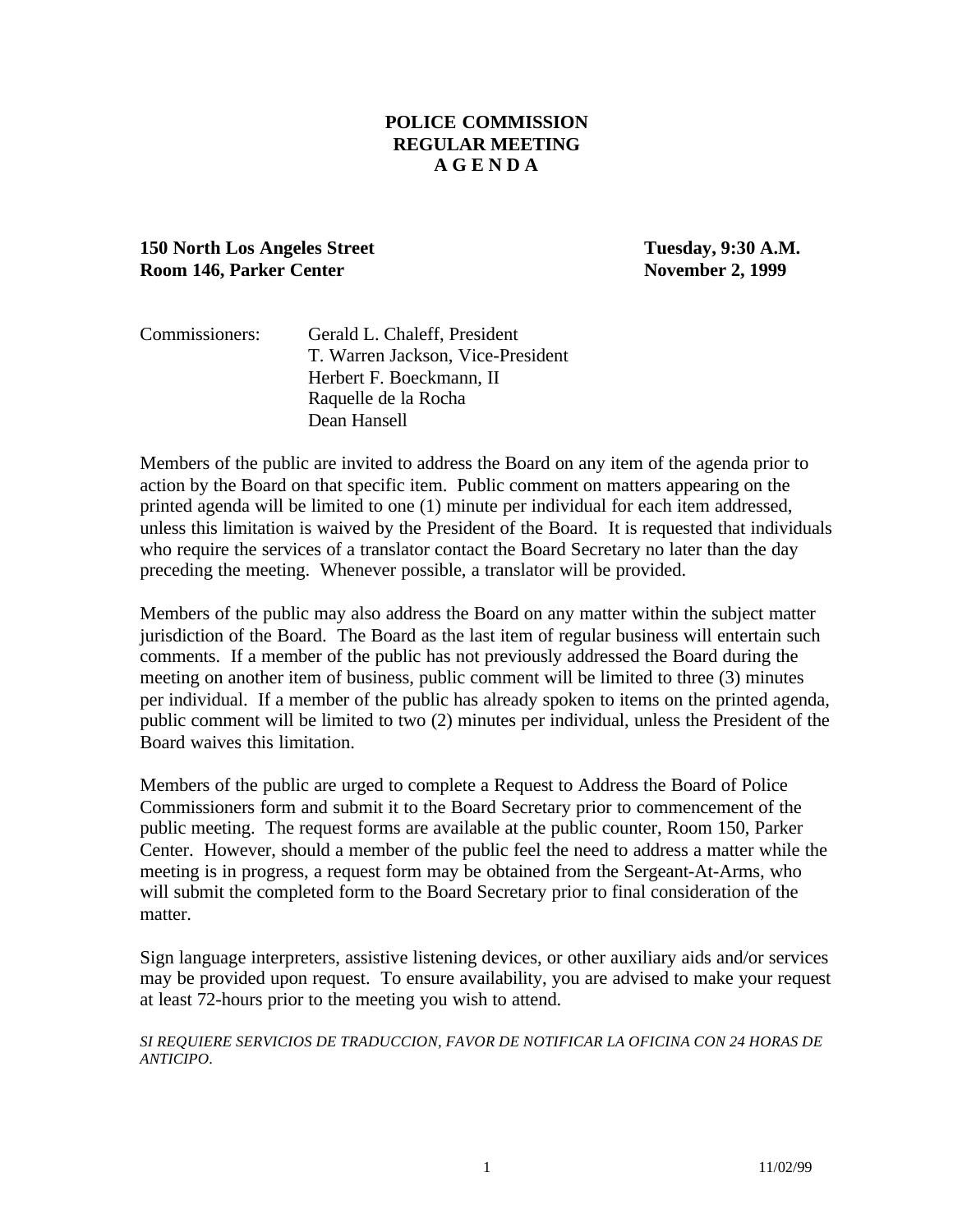- 1. APPROVAL OF THE MINUTES FOR THE REGULAR MEETINGS OF SEPTEMBER 21, AND OCTOBER 19, 1999 AND THE SPECIAL MEETING OF SEPTEMBER 28, 1999.
- 2. COMMISSION BUSINESS
- 3. REPORT OF THE CHIEF OF POLICE

#### 4. CHIEF OF POLICE RECOMMENDS FOR BOARD ACTION

- A. Approval of the permit application of the Hollywood Chamber of Commerce for a parade to be held Sunday, November 28, 1999, which will take place in Hollywood Area, subject to conditions set forth.
- B. Approval of the absence of the Chief of Police from the Department from November 7 through November 9, 1999 to attend the 17<sup>th</sup> Annual SWAT Round-Up to be held in Orlando, Florida, and if approved, designating Deputy Chief David Gascon as Acting Chief of Police during this period, as set forth.
- C. Approval of personal expense statement of Chief Bernard C. Parks in the amount of \$1,377.24 for expenses incurred on an approved trip to Portland, Oregon to attend the 23rd Annual Training Conference of the National Organization of Black Law Enforcement Executives held July 23 through July 27, 1999, as set forth.
- D. Approval of personal expense statement of Chief Bernard C. Parks in the amount of \$2,068.50 for expenses incurred on an approved trip to Washington, D.C. to participate in the Department of Justice Conference on Police Integrity/Trust Building held June 8 through June 10, 1999, as set forth.
- E. Approval and transmittal to the City Council of request for authorization for the Department to prepare a Request for Proposal for a licensing agent to commence licensing intellectual property for the Los Angeles Police Department, as set forth.

#### 5. MISCELLANEOUS

A. CONTINUED FROM 9/28/99 Discussion and consideration of Proposal for Restrictions on Department Shooting Ranges.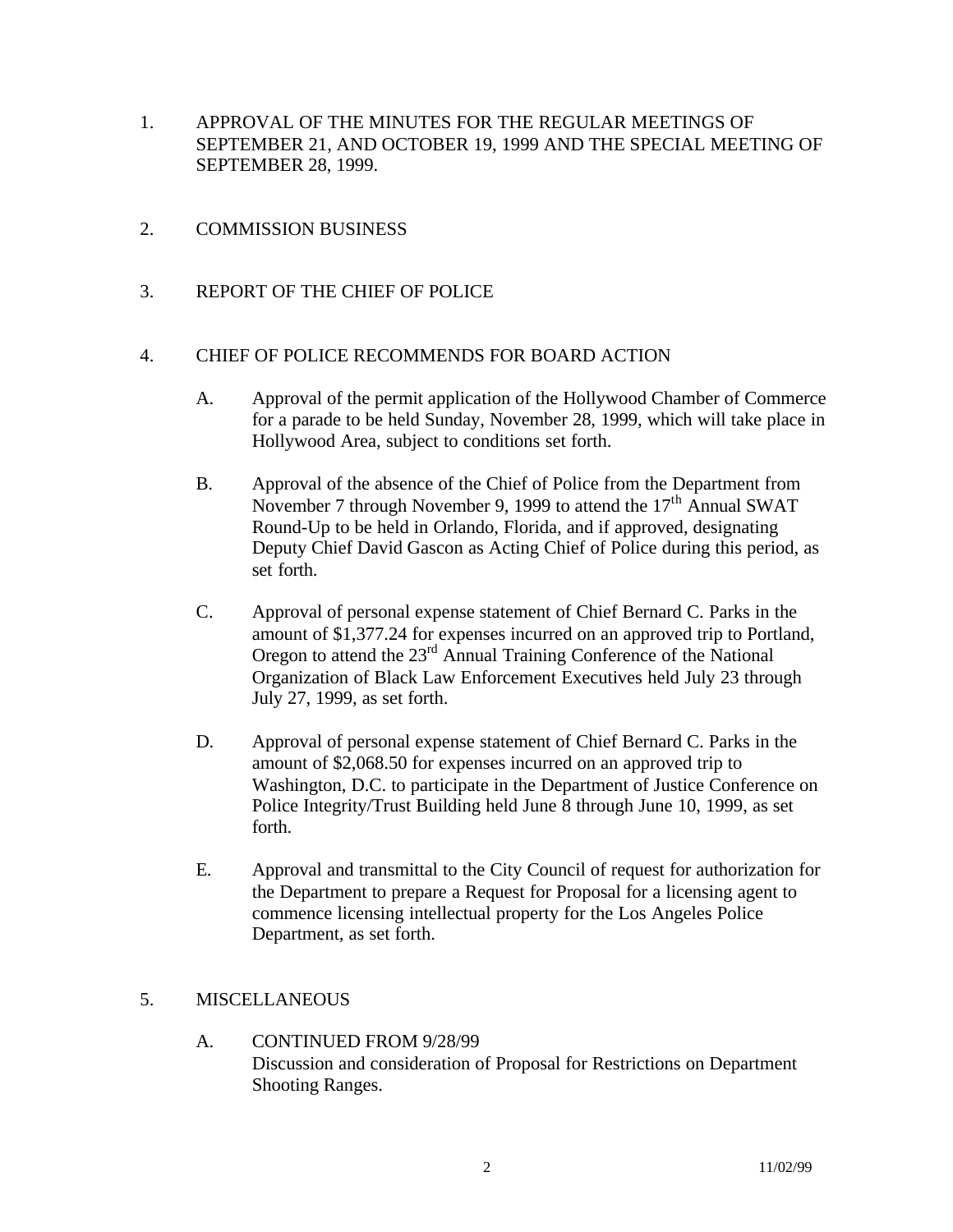B. CONTINUED FROM 9/28/99 Discussion of new Los Angeles County Anti-Gang Loitering Ordinance.

## 6. INSPECTOR GENERAL SUBMITS FOR BOARD INFORMATION

A. Discussion of Inspector General's Activity Report for the month of September, 1999.

# 7. SECRETARY SUBMITS FOR BOARD INFORMATION

A. Personnel items on file, as submitted on reports for the period ending October 30, 1999.

# 8. PUBLIC COMMENT PERIOD

Comments from the public on items of public interest within the Board's subject matter jurisdiction.

# 9. CLOSED SESSION

- A. Public Employee Performance Evaluations Review of Officer-Involved Shootings and other personnel matters. Government Code Section 54957.
	- 1) OIS #003-99 one Police Officer II.
	- 2) OIS/ACC #005-99 one Detective I.
- B. Discussion with the Chief of Police and the Inspector General regarding personnel matters. Government Code Section 54957.
- C. Discussion with legal counsel regarding pending litigation of Simmons v. City, CV95-6735. Government Code Section 54956.9.
- D. Discussion and consideration of public employee performance evaluation (Executive Director). Government Code Section 54957.

*The Board will reconvene in Open Session to announce its decisions, if any, regarding the matters considered in Closed Session.*